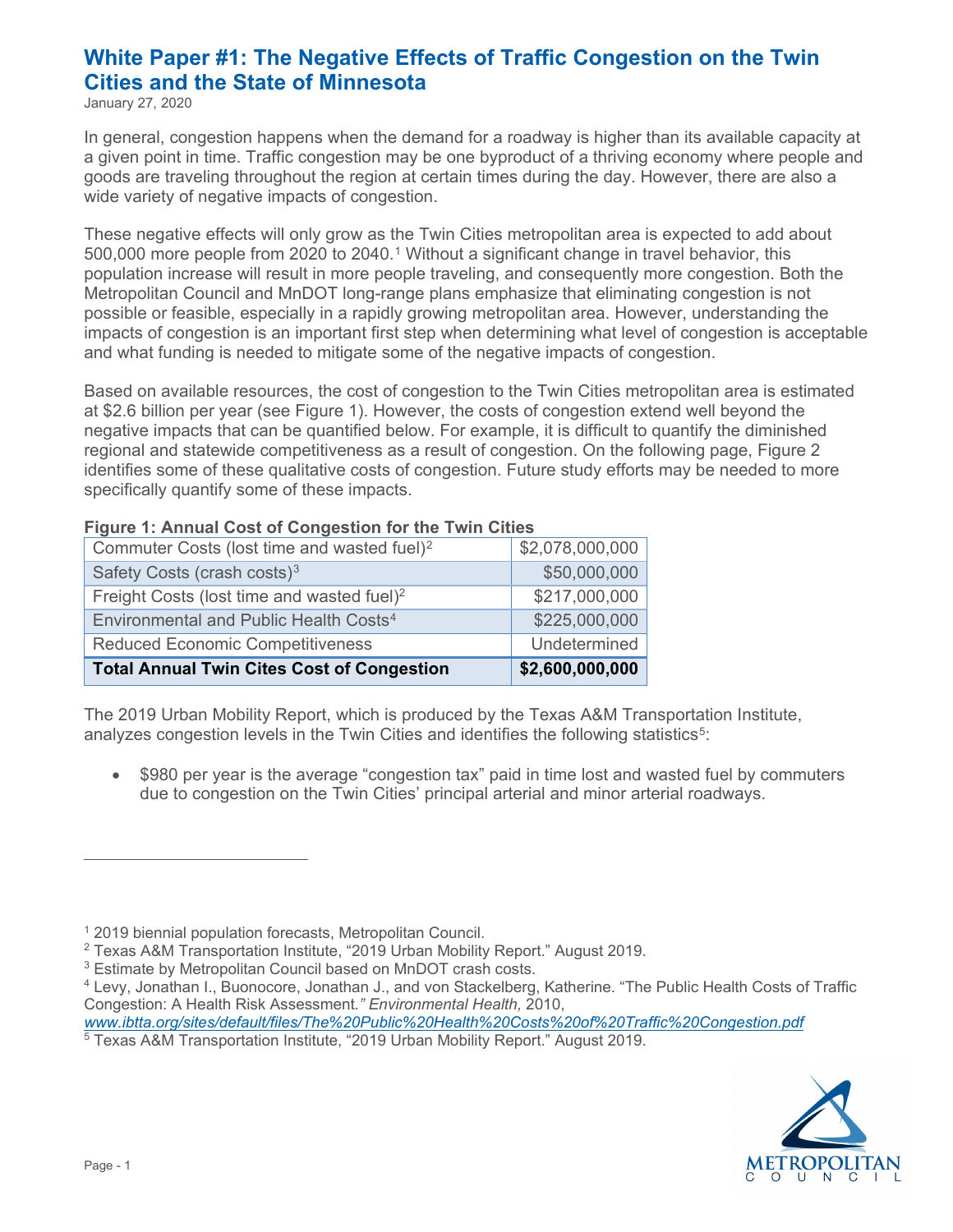#### **Figure 2: Negative Effects of Congestion**

#### **Commuter Costs Safety Costs**

- Lost time
- Wasted fuel
- Lack of travel time reliability
- Increased need for vehicle maintenance like brake pads
- Increased stress
- Reduced quality of life

- More crashes
- Higher likelihood of road rage
- Diversion onto the local roadway system
- Increased emergency response times

- Freight delays lost time
- Wasted fuel
- Increased shipping costs, resulting in higher cost of goods for consumers
- Negative impacts to the supply chain
- Less reliable pick-up and delivery times

#### **Freight Costs Reduced Economic Competitiveness**

- Less access to jobs
- Smaller labor markets
- Negative impacts to metro area and statewide economic competiveness
- Delays to MSP Airport, river ports and freight terminals

#### **Environmental and Public Health Costs**

- Wasted fuel
- Increased CO2 (Greenhouse gases)
- Higher levels of other air pollutants resulting in negative health effects including premature deaths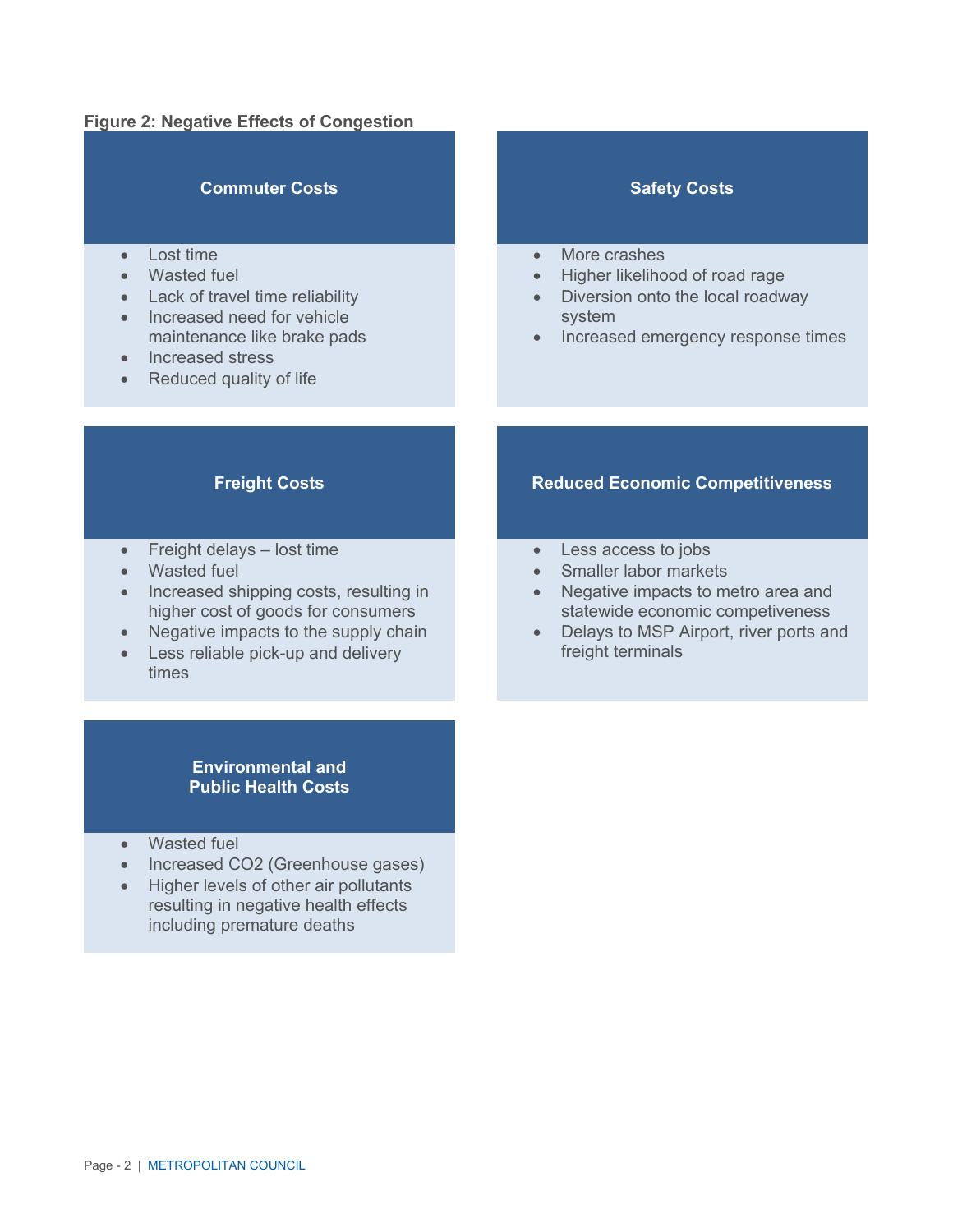- 56 hours per year are spent in congestion for each auto commuter, the equivalent of seven full vacation days per year.
- 18 gallons of additional fuel are wasted each year by each peak period auto commuter in the Twin Cities from sitting in congestion.

The 2019 Urban Mobility Report focuses on the monetary cost of lost time and wasted fuel for auto commuters and truckers. Metropolitan Council staff also quantified the cost of rear-end and same direction, side-swipe crashes on freeways during peak periods on weekdays, described in detail below. This planning-level cost estimate of congestion-related crashes equates to at least \$50 million per year. In addition, 27 premature deaths per year are the direct result of increased emissions of nitrogen oxide, sulfur dioxide, and fine particulate matter caused by congestion.<sup>[6](#page-2-0)</sup> The public health cost of emissions amounts to \$225 million per year based on premature death rates and the statistical value of a life.

# **Negative Effects of Congestion: Commuter Costs**

# *Lost Time, Wasted Fuel, Unreliable Trip Times, and Increased Vehicle Maintenance Costs: \$2.078 Billion Per Year*

As mentioned previously, commuters in the Twin Cities metro area are faced with a \$980 "congestion tax" each year in wasted time and fuel. Additional time is wasted to account because travel times are unreliable when there are crashes, vehicle break downs, weather events, special events, hazardous material spills, and road construction. In the Twin Cities, the 2019 Urban Mobility Report identifies a planning time index of 1.6. This means that in order to be late to work only once per month, an average commuter needs to plan for 48 minutes for a 30-minute free-flow trip.[7](#page-2-1) This wasted time is another source of stress that congestion imposes on drivers.

Beyond travel time and wasted fuel that make up the \$980 "congestion tax," other congestion costs include increased vehicle maintenance. For example, there is a higher need to replace brake pads because of frequent starting and stopping on congested roadways.

#### *Increased Stress and Reduced Quality of Life*

Another negative impact of congestion experienced by commuters is the increased stress from driving in stop-and-go traffic. These impacts are difficult to quantify, but frustrated drivers can feel helpless trying to get to their destinations. For daily commuters, additional stress comes from being late for work. Being stuck in congestion can have significant life consequences, for example being late for work may cause a person to miss an important meeting or can lead to job loss in certain occupations. Congestion can also cause parents to be late picking up a child from school or daycare, which frequently has financial penalties. Finally, there are quality of life costs to being late to events like a child's soccer game or medical appointment due to congestion.

<span id="page-2-1"></span><sup>7</sup> Texas A&M Transportation Institute, "2019 Urban Mobility Report." August 2019.

<span id="page-2-0"></span><sup>6</sup> Levy, Jonathan I., Buonocore, Jonathan J., and von Stackelberg, Katherine. "The Public Health Costs of Traffic Congestion: A Health Risk Assessment*." Environmental Health,* 2010, *[www.ibtta.org/sites/default/files/The%20Public%20Health%20Costs%20of%20Traffic%20Congestion.pdf](http://www.ibtta.org/sites/default/files/The%20Public%20Health%20Costs%20of%20Traffic%20Congestion.pdf)*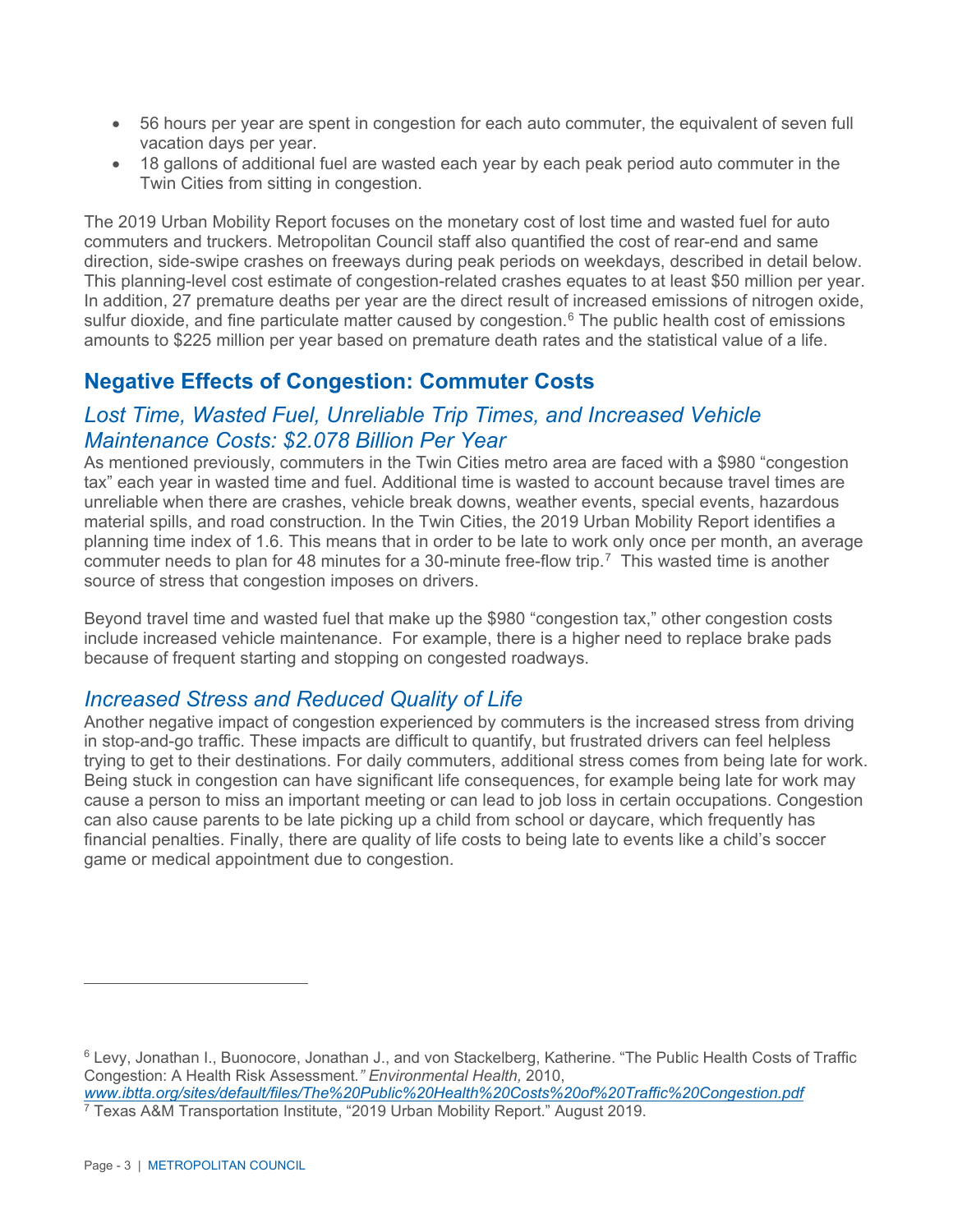# **Negative Effects of Congestion: Safety Costs**

### *Increased Crashes: \$50 Million Per Year*

As noted in MnDOT's 2018 Congestion Report, congestion can also increase the risk for collisions, specifically rear-end or sideswipe collisions.<sup>[8](#page-3-0)</sup> An increase in crashes because of congestion is most common on the freeway system at the edges of the peak periods when traffic flow is most unpredictable and starting to break down. Metropolitan Council staff focused on the freeway system (excluding all other MnDOT-owned roadways where the impact of congestion on crashes is unclear) to calculate a planning-level crash cost associated with congested periods. The analysis used rear-end and same direction side-swipe crashes on freeways during the weekday peak periods,  $6 - 8$  a.m. and 4 – 6 p.m. A crash cost was applied to each crash based on the latest MnDOT crash severity costs. This planning-level methodology for estimating crash costs, on freeways only, resulted in at least \$50 million/year based on 2016 – 2018 data.

When crashes happen on the freeway system during peak periods, the congestion experienced by other drivers intensifies, contributing to unreliability and causing even greater delay. These crashes can also lead to secondary crashes as drivers focus their attention on the crash instead of the roadway. Severe congestion also may lead to drivers being involved in "road rage" incidents that can have minor impacts like increased stress, or major impacts like damage to vehicles, injuries to drivers and passengers, or death.

#### *Diversion onto the Local Road Network*

Congestion on the roadway network also results in drivers diverting onto local alternate routes to escape gridlock and keep moving toward their destinations. This situation has become more prevalent given the increased use of smart phone and in-vehicle navigation systems rerouting drivers in real-time based on congestion and traffic incidents. This diversion of traffic onto local roads has many impacts including adding wear-and-tear to city and county-owned streets, and increased potential for crashes.

Bicycles and pedestrians are not allowed on the freeway system so there is minimal risk for this type of crash. But, when heavy commercial vehicles and cars divert to the local system, there is more potential for interactions with bicycles and pedestrians. For some drivers who divert, particularly those not familiar with local street network and intersection controls, the safety risk is increased both drivers and non-motorized local roadway users.

#### *Increased Emergency Response Times*

Emergency responders also experience delays from congestion when emergency vehicles are forced to weave through a highly congested roadway. Time is critical in an emergency response situation. The public benefits from emergency responders efficiently responding to incidents on the highway or other emergencies in the surrounding area.

# **Negative Effects of Congestion: Freight Costs**

## *Freight Delays and Wasted Fuel: \$217 Million Per Year*

The movement of freight to, from and through the Twin Cities metropolitan area is essential to the economic health of the region and the state. The 2019 Urban Mobility Report quantifies the cost of

<span id="page-3-0"></span><sup>8</sup> Minnesota Department of Transportation, "2018 Congestion Report." July 2019.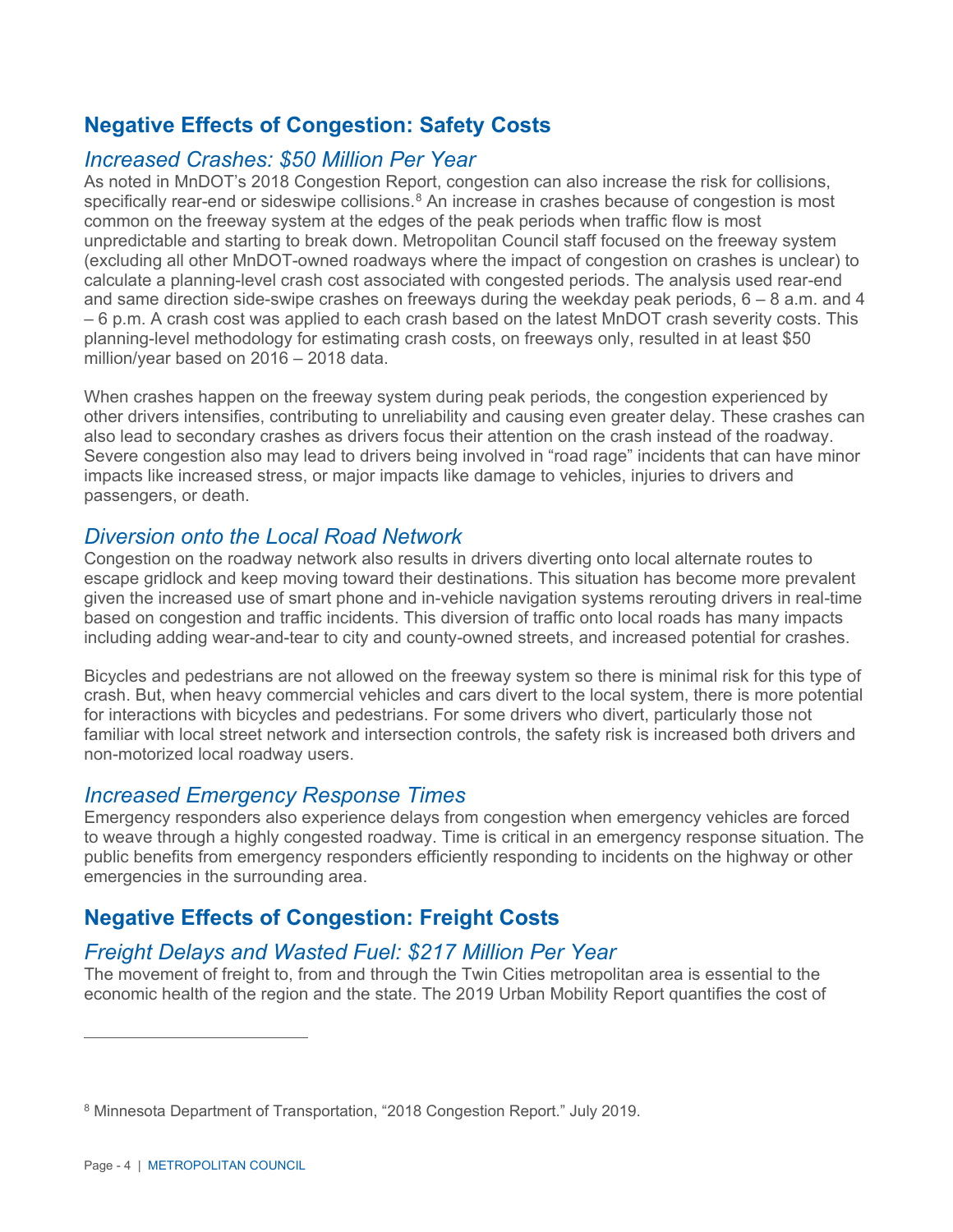congestion to trucks in the Twin Cities at \$217 million per year.<sup>[9](#page-4-0)</sup> The lost time amounts to 4,355,000 hours lost per year by truck drivers. This \$217 million cost only accounts for the added time and fuel for the truck driver. The true cost of congestion related to freight is much higher as this does not account for many of the indirect costs to manufacturers and shippers.

#### *Increased Shipping Costs and Resulting Cost of Goods, Negative Impacts to Supply Chain, and Less Reliable Delivery Times*

Due to congestion, shippers are required to invest in larger truck fleets and more truck drivers to complete the same number of deliveries as would be required under a less congested system. As stated in Economic Implications of Congestion, National Cooperative Highway Research Program (NCHRP) Report 463, "Traffic congestion imposes costs to businesses beyond the mere vehicle and driver costs of delay, including potential effects on inventory costs, logistics costs, reliability costs, justin-time processing costs, and reductions in market areas for workers, customers, and incoming/outgoing deliveries."[10](#page-4-1) The combination of wasted fuel, wages for truck drivers sitting in traffic, larger delivery fleets, more truck drivers, higher inventory costs, and investments in enhanced transportation logistics all result in a higher cost of goods. These costs are rising given the dramatic increase in same-day or next day small parcel delivery that is offered by major retailers and grocery stores.

The freight costs of congestion are hidden in the prices paid at the supermarket or the price of merchandise like clothes purchased at the store. The increased cost of goods impacts both metro area residents and those living in Greater Minnesota. According to 2017 data from the StreetLight InSight platform, 58% of all truck freight traffic travelling within Minnesota enters the metro area region at some point during a trip. This suggests that the cost of goods purchased in many areas of the state is higher due to Twin Cities congestion. Similarly, the costs of production inputs to many Greater Minnesota manufacturers may also be impacted.

# **Negative Effects of Congestion: Reduced Economic Competitiveness**

## *Reduced Job Accessibility/Limiting the Size of the Labor Pool*

Congestion can also play a role in stifling the economic competitiveness of both the Twin Cities and the entire state. Workers can be limited in their access to available jobs and advancement opportunities. At the same time, employers are limited in attracting a large pool of specialized workers who are limited by travel times. According to the University of Minnesota's Access Across America: Auto 2017,[11](#page-4-2) congestion greatly limits the number of jobs accessible relative to an uncongested system. For instance, in Minneapolis during a typical morning peak congestion period in 2017, there was a 41% reduction in jobs accessible within 10 minutes of travel time, a 39% decrease in jobs accessible within 20 minutes, and a 26% decrease in jobs accessible within 30 minutes. Therefore, congestion has limited the pool of available workers that can reasonably be employed by an employer. This suggests that a person living in eastern St. Paul, for example, may not even consider a job in Plymouth, which

<span id="page-4-0"></span><sup>9</sup> Texas A&M Transportation Institute, "2019 Urban Mobility Report." August 2019.

<span id="page-4-1"></span><sup>10</sup> National Cooperative Highway Research Program, "Report 463: Economic Implications of Congestion." 2001, pp. 2.

<span id="page-4-2"></span><sup>&</sup>lt;sup>11</sup> University of Minnesota Accessibility Observatory, "Access Across America: Auto 2016." *[access.umn.edu/research/america/auto/2016/](http://access.umn.edu/research/america/auto/2016/)*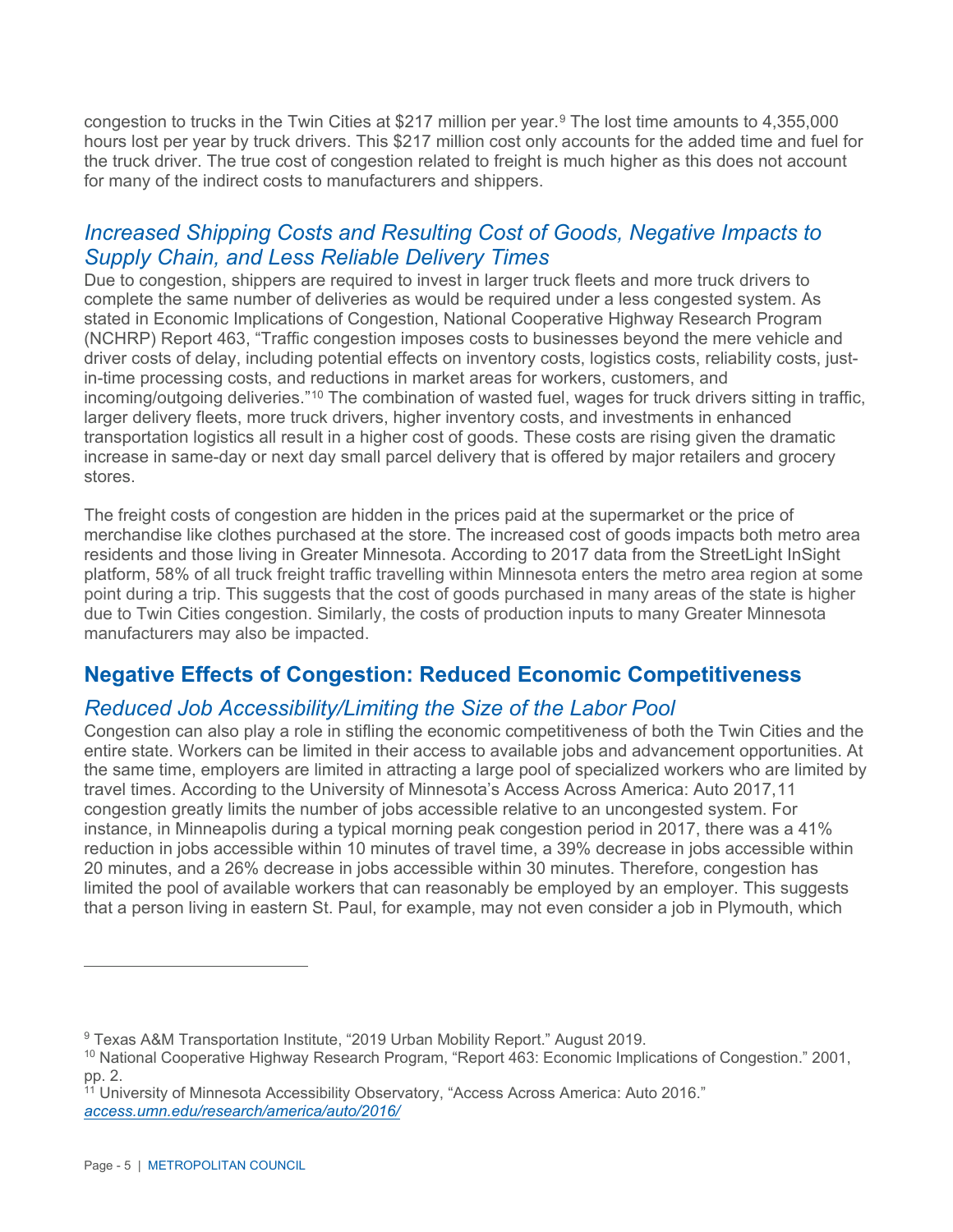has more jobs than residents, solely due to the trip's congestion and unreasonable commute times. Under less congested conditions, this 24-mile trip might be acceptable.

Congestion makes it difficult for low-income workers in parts of the metro that are "job poor" to reach their full potential because they do not have a full range of employment options or they cannot afford the time, expense, and reduced reliability of very long car commutes or by transit. Congestion also limits top-level talent from even considering some employers that should be reachable within the same metropolitan area. For example, someone living in Arden Hills may consider jobs in downtown Minneapolis, but they may dismiss job opportunities in Bloomington because of congestion. This stifling of options hurts both employees and employers.

#### *Shrinking Business Market Areas*

Beyond restricting access to workers, congestion also limits the market area for inputs and outputs of production. On the input side, congestion limits the number of potential suppliers for a business and this restriction results in increases to input costs since there are fewer choices to provide the needed inputs.[12](#page-5-0) On the output side, the potential customer market area served by a company may be limited by congestion.

Congestion in the metro area reduces the benefits of similar business types locating near each other and doing business together, known as agglomeration. As stated in University of Minnesota research on agglomeration economies: "Without well-managed and well-maintained transportation networks, for example, the benefits from agglomeration can be offset by diseconomies due to congestion...there may be a valid rational for pursuing projects and policies that limit the effects of congestion on the region's roadway networks."[13](#page-5-1) The level of impact depends on the type of business. For example, firms that have many physical inputs, receive deliveries, or are frequently shipping products can be negatively impacted.

The construction industry is another example of a shrinking market area that has been negatively impacted by congestion. Within this industry, a high number of workers and supplies need to travel to job sites across the metropolitan area. Congestion limits the number of different job sites that can be accessed in a reasonable amount of time. According to the Associated General Contractors of America's National Traffic Survey, 94% of Minnesota construction companies surveyed saw an increase in the cost of doing business because of congestion, costing Minnesota construction companies \$150 million and 77,000 days in lost worker productivity per year.[14](#page-5-2)

## *MSP Airport and Highway Congestion*

MSP Airport, one of the state's key competitive advantages, also underlies the importance of limiting congestion's negative effects. *The 2040 Transportation Policy Plan* states that it's an objective to "provide efficient movement to MSP and ports" because these locations are used to ship products to other regions in the United States and the world.

<span id="page-5-0"></span><sup>&</sup>lt;sup>12</sup> National Cooperative Highway Research Program, "Report 463: Economic Implications of Congestion." 2001, pp. 2.

<span id="page-5-1"></span><sup>&</sup>lt;sup>13</sup> Levinson, David, Iacono, Michael, Cao, Jason, Cui, Mengying. "Agglomeration Economies," University of Minnesota's *CURA Reporter*, Winter 2018-19.

<span id="page-5-2"></span><sup>&</sup>lt;sup>14</sup> Associated General Contractors of America, "2010 National Traffic Survey." *[www.agc.org/news/2010/06/10/traffic-congestion-costs-construction-firms-estimated-23-billion-yearly-delays-lost](http://www.agc.org/news/2010/06/10/traffic-congestion-costs-construction-firms-estimated-23-billion-yearly-delays-lost)*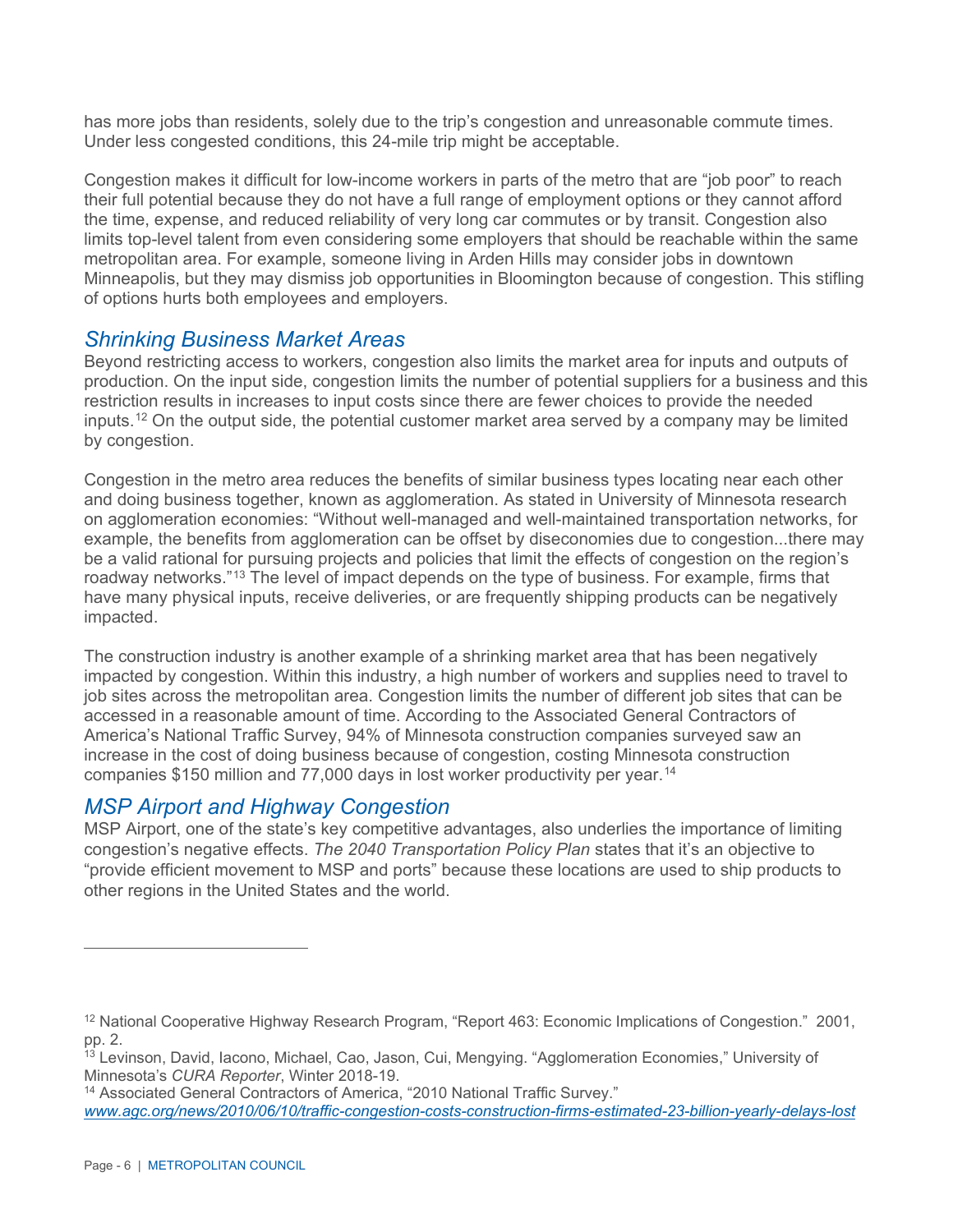MSP Airport has recently added several nonstop flights to key business destinations across the globe, including Seoul, Mexico City, and Dublin. The 136 domestic and international markets served by nonstop flights out of MSP make Minnesota businesses more competitive, including the 16 Fortune 500 companies found in the Twin Cities. Missing one of these nonstop flights as a result of congestion can negatively impact business deals and relationships. There are also high-value, light weight goods, particularly in the medical device industry, that require efficient and reliable roadways to MSP to ensure that these goods leave on that evening's flight. The delayed transport of some medical devices, like heart valve stents, could delay a patient's emergency surgery by a full day.

# **Negative Effects of Congestion: Environmental and Public Health Costs**

## *Wasted Fuel and Greenhouse Gases*

As mentioned previously, congestion results in wasted fuel that not only has a significant economic cost, but a negative impact on emissions and public health. There is a substantial environmental cost of burning 18 gallons of wasted fuel per commuter per year. This equates to a total of 34 million gallons of wasted fuel per year in the metro area. The fuel wasted in congestion greatly increases greenhouse gas emissions in the form of carbon dioxide  $(CO<sub>2</sub>)$  and negatively affects the air quality for individuals across the region. The 2019 MPCA report, "Greenhouse Gas Emissions in Minnesota" noted that the transportation sector has just surpassed power plants as the largest contributor to greenhouse gases in the state  $15$ 

As such, reducing congestion in the Twin Cities is one way to reduce the amount of wasted fuel and greenhouse gas emissions. In *Traffic Congestion and Greenhouse Gases*, the University of California at Riverside researchers remark: "Policy makers have placed less attention on reducing  $CO<sub>2</sub>$  emissions by reducing traffic congestion. As traffic congestion increases, so too do fuel consumption and  $CO<sub>2</sub>$ emissions. Therefore, congestion mitigation programs should reduce  $CO<sub>2</sub>$  emissions."<sup>[16](#page-6-1)</sup>

The study identifies that the amount of emissions is tied to speed, so that if congestion drops speeds below 45 mph, then  $CO<sub>2</sub>$  emissions will increase. This threshold of 45 mph is also used to identify congested freeway segments in MnDOT's 2018 Congestion Report.

To reduce greenhouse gases, efforts should focus on the following types of highway mobility projects:

- Projects that increase speeds in corridors where the speeds are less than 45 mph to reach speeds between 45 mph and 65 mph.
- Projects that smooth out stop-and-go traffic and result in more constant vehicle speeds.

The research noted that applying multiple mobility strategies on a corridor could have the potential of reducing  $CO<sub>2</sub>$  emissions by up to 30 percent on heavily congested corridors.

*Other Air Pollutants and Premature Deaths: 27 Deaths and \$225 Million Per Year* The wasted fuel from congestion translates into an increase in emissions. The public health impacts from these emissions are not as well documented. According to the Harvard Center for Risk Analysis,

<span id="page-6-0"></span><sup>&</sup>lt;sup>15</sup> Minnesota Pollution Control Agency, "Green Gas Emissions in Minnesota: 1990-2016." *[www.pca.state.mn.us/sites/default/files/lraq-2sy19.pdf](http://www.pca.state.mn.us/sites/default/files/lraq-2sy19.pdf)*

<span id="page-6-1"></span><sup>16</sup> Barth, Matthew, Boriboonsomsin, Kanok. "Traffic Congestion and Greenhouse Gases," *Access*, 35, Fall 2009, *[file://rafsshare.mc.local/shared/MTS/Working/Planning/Highway%20Planning/Twin%20Cities%20Mobility%20Nee](file://rafsshare.mc.local/shared/MTS/Working/Planning/Highway%20Planning/Twin%20Cities%20Mobility%20Needs%20Analysis%202020/Memo%201_Effects%20of%20Congestion/Greenhouses%20Gases.pdf) [ds%20Analysis%202020/Memo%201\\_Effects%20of%20Congestion/Greenhouses%20Gases.pdf](file://rafsshare.mc.local/shared/MTS/Working/Planning/Highway%20Planning/Twin%20Cities%20Mobility%20Needs%20Analysis%202020/Memo%201_Effects%20of%20Congestion/Greenhouses%20Gases.pdf)*